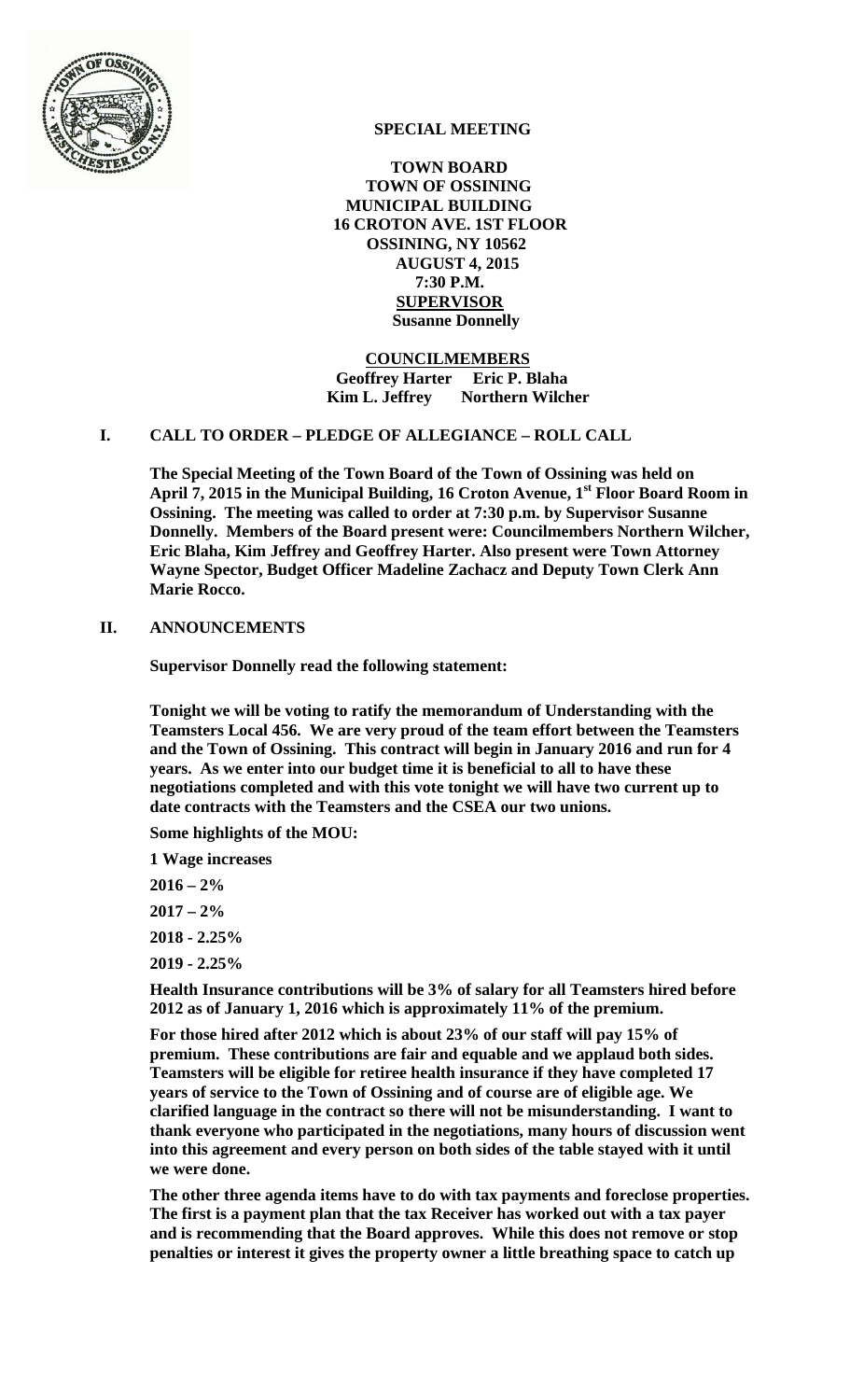**with their taxes. They are responsible to keep current with all taxes as well as make the payments agreed upon with the Tax receiver** 

**The second is to forgive taxes on the Priestly Street property. The property was sold for less than the monies owed at auction and it is good to see the property come off the foreclosure list which it has been on for many years.** 

**The final resolution is to authorize the Town attorney to sell 94 State St to a corporation rather than an individual. This property has a tremendous amount of damage from a fire and we are happy to see someone take care of it not only because it will make a lovely home but for the neighborhood who has been very patient while we worked on closing this auction item one year later.** 

### **III. PUBLIC COMMENT ON AGENDA ITEMS**

**Resident of Stormytown Road commented on resolution A-Contracts-Teamsters Local 456, 2016 through 2019. She was shocked that any contract could be made with any civil servant with a pension before putting in at least 30 years of service.** 

### **IV. RESOLUTIONS**

### **A. Contracts- Teamsters Local 456, 2016 through 2019**

**Councilmember Blaha moved and it was seconded by Councilmember Wilcher that the following be approved:** 

**BE IT SO RESOLVED, that upon the recommendation of the Town Supervisor, the Town Board hereby approves the Memorandum of Agreement between the Town of Ossining and Local 456 International Brotherhood of Teamsters, Chauffeurs, Warehousemen and Helpers of America, AFL-CIO , covering the period January 1, 2016 - December 31, 2019 and authorizes the expenditure of funds consistent therewith; and** 

**BE IT FURTHER RESOLVED, that the Town Supervisor is authorized to execute a collective bargaining agreement covering the period from January 1, 2016 through December 31, 2019 that is consistent with the terms of the Memorandum of Agreement.** 

 **Motion Carried: Unanimously** 

#### **B. Tax Payment Plan- 58 Campwoods Road**

**Councilmember Harter moved and it was seconded by Councilmember Wilcher that the following be approved:** 

**Whereas, the Town of Ossining is required to collect Town, County and School taxes for the municipality, with the onus on the Town to make whole the County and School District for any uncollected taxes; and** 

**Whereas, the Receiver of Taxes has been approached by a property owner, requesting a short-term payment plan for the property at 58 Campwoods Road; Tax Parcel Designation 90.09-2-55; and** 

**Whereas, the Town Board, pursuant to Article 5 of the Ossining Town Code, as authorized by section 1184 of the New York Real Property Tax Law, before entry of a final judgment, may withdraw a parcel for which payment of real property taxes is delinquent, from a foreclosure proceeding and enter into an installment plan for payment of all delinquent taxes, as well as interest and penalties, and does occasionally grant such a plan and has the discretion to accept or reject any proposal by a residential or commercial property owner, providing the owner meets the eligibility requirements set forth in section 180-17 of the Town Code and the payment plan conforms to the requirements for such a repayment plan set forth in section 180-18 of the Town Code;**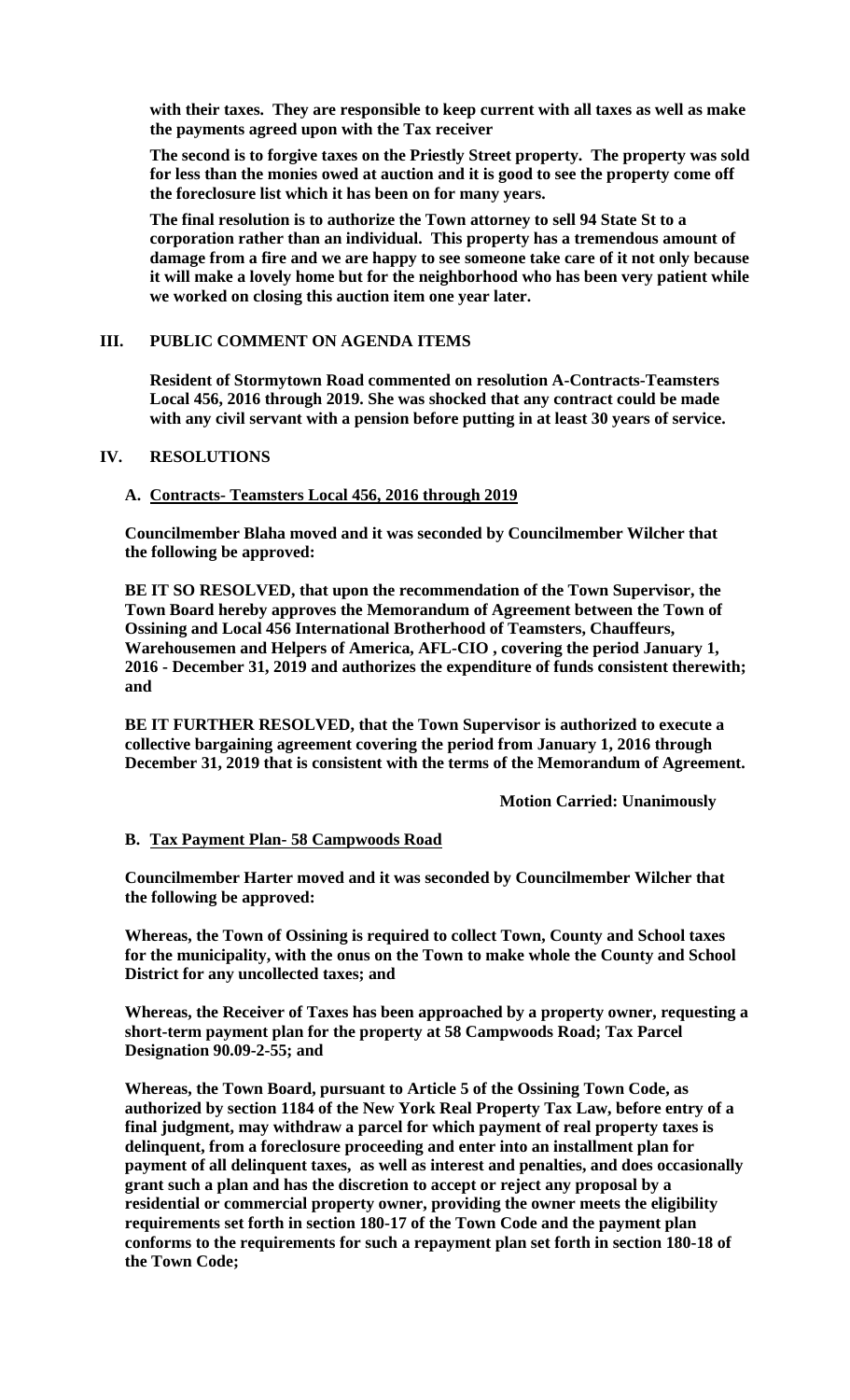**Now, therefore be it Resolved, that the Town Board of the Town of Ossining hereby grants the aforementioned payment plan, which terms comply with the Town Code, to grant this property owner, who has been determined to be eligible, with the understanding that this sets no precedent going forward for this or any other property in the future.** 

 **Motion Carried: Unanimously** 

## **C. Waiver of Unpaid Tax following Auction- Priestly Street Lots**

**Councilmember Blaha moved and it was seconded by Councilmember Wilcher that the following be approved:** 

**Whereas, pursuant to a judgment of foreclosure for unpaid taxes, entered by the Supreme Court of The State of New York, Westchester County, the Town of Ossining conducted an auction of foreclosed properties at 16 Croton Avenue at 1PM on August 13th, 2014, in order to sell off properties with delinquent taxes owed to the Town of Ossining, one of which was two vacant lots on Priestly Street, Tax ID#s 97.15-2-4 and 97.15-2-5; and**

**Whereas, all present had the opportunity to register and become "Qualified Bidders" to bid on the three properties for sale, under the condition that the party offering the highest purchase price would be awarded the property, subject to a resolution approving such sale by the Town Board of the Town of Ossining, and,** 

**Whereas, Ms. Karen Lau was the successful bidder at a bid price of \$12,000.00, and** 

**Whereas, The Town accepted the high bid of \$12,000 for the properties at Priestly Street, submitted by Ms. Karen Lau, Ossining, New York, the Town accepted a deed for the property from the Receiver of Taxes and The Town Supervisor executed a deed as well as all required transfer documents in forms thereby effectuating the sale of the premises to the high bidder after receipt by the Town of the bid price, receipt of which is acknowledged, and** 

**Whereas, by resolution, upon conveyance of the property to the high bidder, the bidder became responsible to pay all real property taxes for the property, as adjusted from the date of conveyance, with all additional accrued interest and/or penalties that may have accrued against the property for unpaid taxes through the day of conveyance being waived.** 

**Now Therefore be it Resolved, that the Town hereby acknowledges that the unpaid base taxes for the premises, accrued through the date of conveyance, October 24th, 2014, in the amount of \$5356.67 for Tax ID #97.15-2-4 and \$4775.85 for Tax ID# 97.15-2-5, for a total of \$10,132.52, have been waived and written off by the Town.**

| Owner:   |     |        | <b>TOWN OF OSSINING</b> |          | Id: 554203 97.015-0002-004<br>Loc: PRIESTLY ST |                       |                     |            |  |  |  |  |  |  |  |
|----------|-----|--------|-------------------------|----------|------------------------------------------------|-----------------------|---------------------|------------|--|--|--|--|--|--|--|
| Acct#:   |     |        |                         |          |                                                |                       |                     |            |  |  |  |  |  |  |  |
| Yr Seq   |     |        |                         |          | Bill No Inst Due Date Principal                | Penalty               | <b>Total Amount</b> | Cumulative |  |  |  |  |  |  |  |
|          |     |        |                         |          |                                                | 08/31/15<br><b>To</b> | Due                 | Due        |  |  |  |  |  |  |  |
| 10 *LIEN |     | 153    | 1.                      | 06/30/10 | 874.91                                         | 542.44                | 1417.35             | 1417.35    |  |  |  |  |  |  |  |
| $-2010$  | 09  | TOTAL- |                         |          | \$874.91                                       | \$542.44              | \$1417.35           |            |  |  |  |  |  |  |  |
| 11 *LIEN |     | 58     | 1                       | 06/30/11 | 905.40                                         | 452.70                | 1358.10             | 2775.45    |  |  |  |  |  |  |  |
| $-2011$  | 09  | TOTAL- |                         |          | \$905.40                                       | \$452.70              | \$1358.10           |            |  |  |  |  |  |  |  |
| 12 *LIEN |     | 161    | ı                       | 06/30/12 | 2368.09                                        | 213.13                | 2581.22             | 5356.67    |  |  |  |  |  |  |  |
| $-2012$  | 09  | TOTAL- |                         |          | \$2368.09                                      | \$213.13              | \$2581.22           |            |  |  |  |  |  |  |  |
|          | *** |        | Grand Totals            |          | \$4148.40                                      | \$1208.27             | \$5356.67           | \$5356.67  |  |  |  |  |  |  |  |
|          |     |        |                         |          |                                                |                       |                     |            |  |  |  |  |  |  |  |

Lot 554203 97.015‐0002‐004